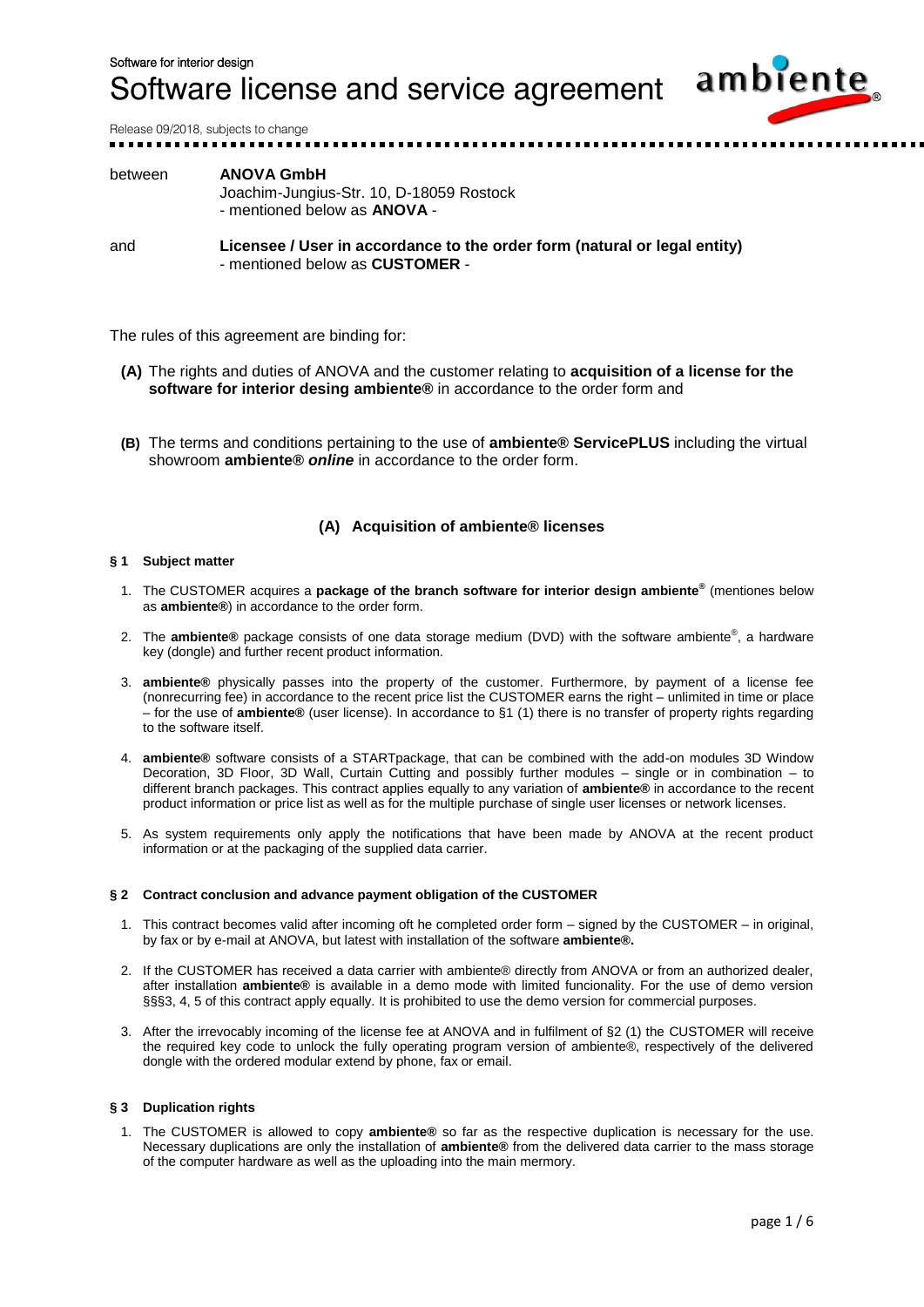

Release 09/2018, subjects to change

- 2. Furthermore, the CUSTOMER is allowed to copy the supplied software for safety and recovery purposes. But in general, only one safety/recovery copy is allowed to be made or to be kept. This copy has to be marked as such kind of **ambiente®.**
- 3. If a frequent data safety storage, including the entire data base and all software programs after a total loss, is required (because of the the indication of high safety demands or for a fast recovery of the compter system), the CUSTOMER is alloiwed to make safety/recovery copies (backups) in a number that is essential. The concerned data carriers have to be marked correspondingly. Backups are allowed to be used for archive and recovery purposes only.
- 4. Further duplications as well as the output of the program code at a printer are strictly prohibited.

## **§ 4 Multiple use and network applications**

- 1. The CUSTOMER is allowed to use **ambiente®** at any computer at his disposal. If the CUSTOMER changes the computer hardware, he has to connect the dongle to the other computer for working with **ambiente®.**
- 2. The simultanious work with **ambiente®** at more than one computer per license at the same time is not possible and prohibited. If the CUSTOMER intends to use **ambiente®** at more than one computer at the same time. In accordance to the conditions of the recent price list he is obliged to purchase the required numbers of licenses.
- 3. The use **ambiente®** within a computer network or at any other multiple station computer system is permitted so far as the CUSTOMER has purchased a network package (special program version) in accordance to the conditions of the recent price list (prices for network licenses) and in an adequate number of working places that are connected to the network.

## **§ 5 Copyrights, de-compiling, program modification and access protection**

- 1. **ambiente®** including all contents (such as pictures, graphics, animations, video, audio, text and sample applicastions as well as all documentation, such as user manual and product information) is copyrighted and owned by ANOVA. It is strictly prohibited to remove or to modify any copyright marks, serial numbers and other insignis that are used for the program identification.
- 2. Pictures, graphics, texts, professional content or other results, that will be achieved by ambiente® and its functionality can be used by the CUSTOMER in sence oft the desired purpose that is described by the user instruction, manual or other product information. The quotation of source *("Source: ambiente® - the software for interior design"*) shall be a must for the CUSTOMER.
- 3. A reverse translation of the program code into other code types (decompiling) as well as other kinds of reverse development of **ambiente®** (reverse engineering), including program modifications, the utilisation of tools for modification of the software at their real-time running or removing of safety routines (e.g. copy protection) are strictly prohibited.
- 4. The CUSTOMER is obliged to defend the access of third parties to **ambiente®** by appropriate precausion. The delivered program package as well as safety/recovery copies and all documentation have to be kept at a safe place apart from the access of unauthorized third parties. The involved staff of the CUSTOMER has to be pointed to the fulfilment of the conditions of this contract and informed about the copy-right terms.

## **§ 6 Transfer of user rights**

- 1. The CUSTOMER is allowed to leave ambiente® in accordance to §1 (2) to the disposal and use of a third party  $$ for a limited or unlimited period – so far as the third party declares his agreement to this contract in a written matter to ANOVA. In case of leaving ambiente® to someonce disposal, the CUSTOMER has to hand over **ambiente®** including all existing program duplicates and safety/recovery copies to the new licensee. By this transfer the user right of the CUSTOMER expires. The CUSTOMER is not allowed to resell or to trade with ambiente® for any commercial matters, unless anything else has been explicitly contracted with ANOVA.
- 2. The CUSTOMER is obliged to declare the transfer of his user rights to a third party to ANOVA by a written notice (declaration of user rights transfer) that shall contain the name, complete address and contact data of the third party.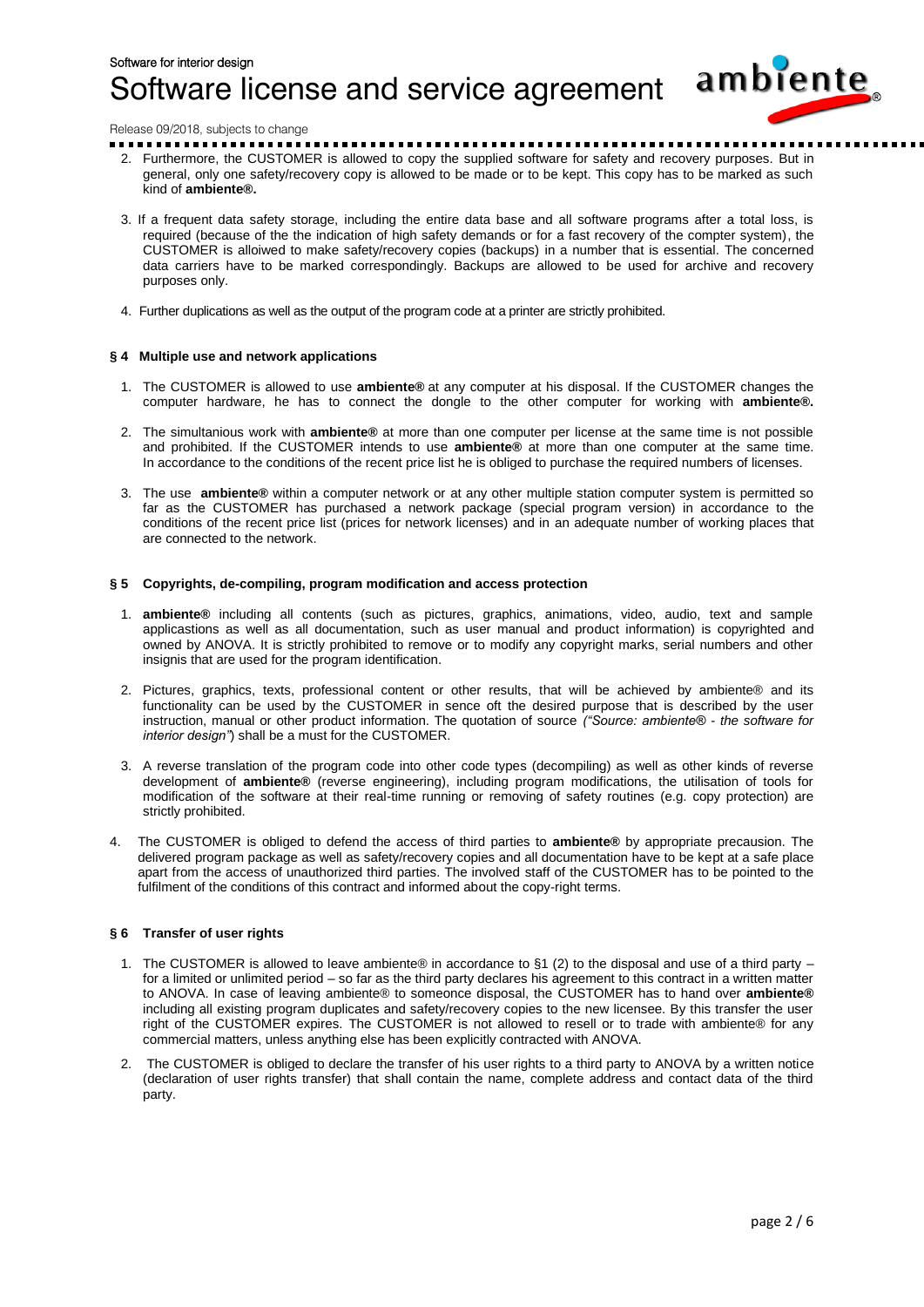

Release 09/2018, subjects to change

## **§ 7 Maintenance**

- 1. ANOVA guarantees the functionality of ambiente® in accordance to the documentation datails of the manual, respectively of the recent product information. ANOVA guarantees furthermore that ambiente® matches to the system requirements of the CUSTOMER respectively to the product information and is free of material and manufacturing defects.
- 2. The warranty lasts for 12 months. In case of defects in accordance to  $\S7$  (1) that essentially restrict the functionality of ambiente®, ANOVA will remedy these defects at onc'e own expense. This will be operated by a correction update or by a replacement. If a subsequent treatment or replacement fails, the CUSTOMER has the right for conversion or abatement.
- 3. There is no warranty in case of abnormal handling, use, storage or any kind of modification of ambiente®.
- 4. In case of deficiencies apart from the warranty or in case of a loss of ambiente® or single parts according to §1 (2) the CUSTOMER can order a compensation delivery at ANOVA. In any case the CUSTOMER reserves to himself to charge a sumptuary fee (material, handling and delivery costs). The dongle can be substituted by a sumptuary fee with exchanging only. In case of a loss the total license fee will become due to acquire a new dongle. An adequate risk insurance belongs to the responsibility of the CUSTOMER.

## **§ 8 Examination and Notice of Non-Conformity**

- 1. The CUSTOMER will examine **ambiente®** within 10 workdays following to the receipt of the key code, especially regarding to the completeness as well as the general funcionality of the software program. Deficiencies have announced to ANOVA by a written notice within further 10 workdays. The notice has to contain a detailed description.
- 2. Deficiencies, that are not recognisable in connection with the examination term, have to be announced within 10 workdays after detection in compliance with the non-comformity rules to §8 (1). In case of offense against the examination and notice of non-conformity duty **ambiente®** applies to be accepted by the CUSTOMER even under consideration of these deficiencies.

## **§ 9 Liability**

- 1. ANOVA shall be liable for damages arising from legal deficiencies and the lack of promised features in case of intent and gross negligence, also for its legal representatives and employees. The liability for incapacity, for indebtedness of remaining functionality as well as for a minor negligence offence against a cardinal duty of the contract is limited to the fivefold of the cahrged license fee. The liability is limited to such damages that are typically to be expected in case of software licensing. The burdon of proof for possible damages is on the side of the CUSTOMER.
- 2. The liability for data loss is limited to the typical efford that would be necessary in case of production of safety/recovery copies by the CUSTOMER regularly in adequate risk accordance.
- 3. ANOVA shall not be liable for indirected loss/damage or atypical loss/damage, irrespective of the nature or content of same. Same shall also apply in respect of compensation for profites, loss of use or for intangibles.

## **§ 10 Reservation of proprietary rights and termination of this agreement**

- 1. ANOVA reserves the proprietary rights of the supplied **ambiente®** until the fully payment of all charge claims arising from part (A) of this contract that are due at the time of supply of ambiente® or later. Furthermore, ANOVA reserves the right to cancel the right of the CUSTOMER to use the software ambiente® (license) by a written notice in case to be in breach of this contract by the CUSTOMER.
- 2. In case of indebted default of payment of the CUSTOMER as well as in case of to be in breach of this contract, the enforcement of the reservation of property or the contract cancellation by ANOVA is not equal to a withdrawal from the contract, unless ANOVA explicity declares this by a written notice.
- 3. In case of enforcement of the reservation of property by ANOVA or atermination the CUSTOMER's right for further use of ambiente® expires. **ambiente®** including all duplicates and safety/recovery copies have to be returned to ANOVA.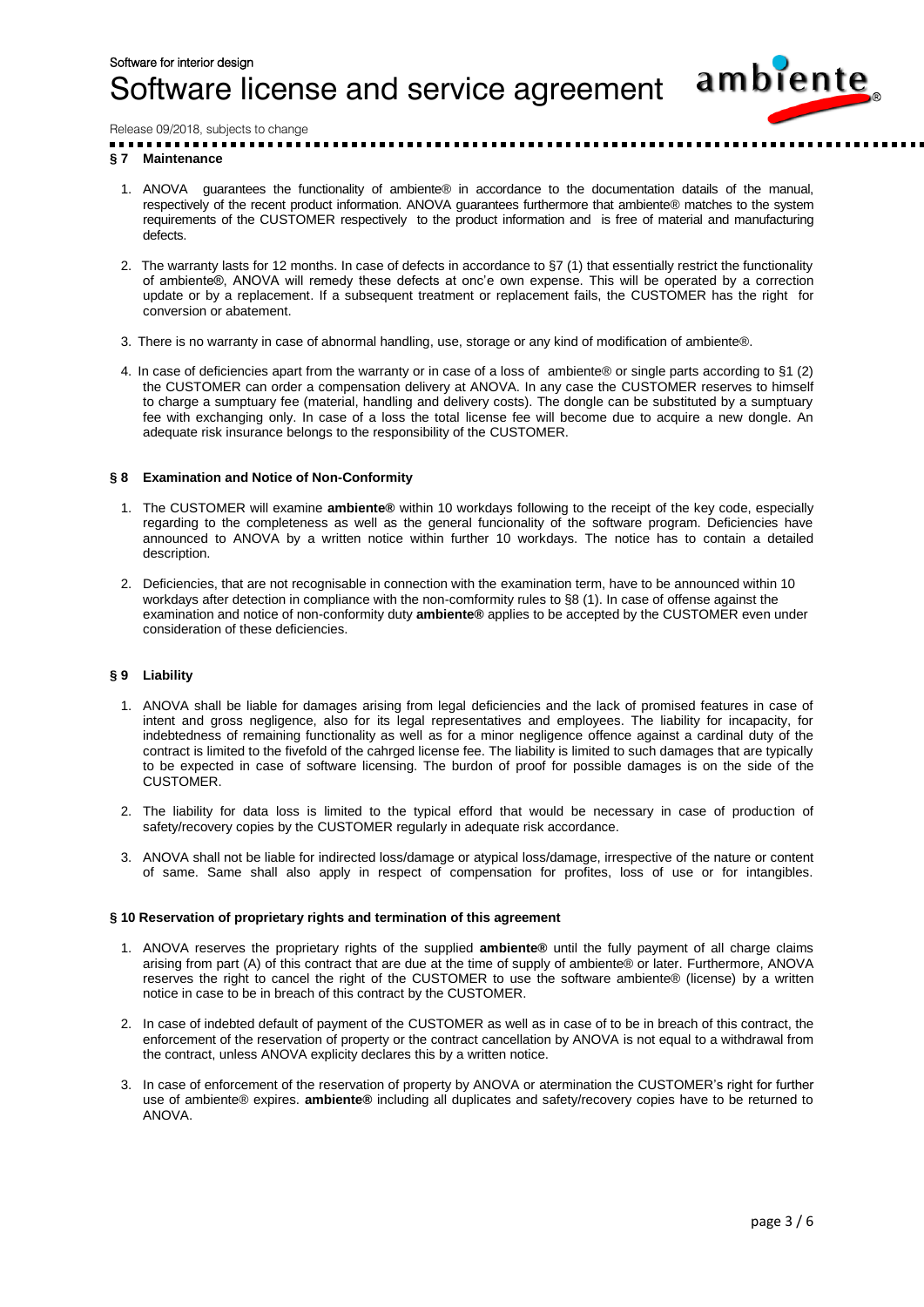

Release 09/2018, subjects to change

## **(B) Terms of use for ambiente® ServicePLUS and the showroom ambiente®** *online*

## **§ 1 Subject matter**

- 1. Within the service contract **ambiente® ServicePLUS** ANOVA offers extensive services for the CUSTOMER:
	- a) hotline via stationary telephone networks and remote maintenance via internet at common office hours (Mo to Fr 08:00am to 05:00pm GMT) as well as wirtten advice (by e-mail or fax, 24 hours response time);
	- b) providing of updates in case of possibly necessary corrections of professional content or in case of adoption of the software **ambiente®** within the extisting framework of functionality and modular extent;
	- c) providing of upgrades (new program versions of ambiente® ) in accordance to availability;
	- e) providing of digital article collections of manufacturers and wholesalers via internet (only if shared by the several rightholder);
	- f) support of marketing activities of the CUSTOMER (e.g. download of designed picures, preparing room settings with favoured article data, files with designed posters and social media activities via facebook and  $in$ stagram $)$ ;
	- g) information about further developments, software training, trade fairs and current product information.
- 2. In addition ANOVA provides the virtual showroom any and all third parties (hereafter referred to as USER) a facility for mapping room setting **ambiente®** *online*, whereby the CUSTOMER has the option of doing so using a website operated by ANOVA or his own homepage. **ambiente®** *online* makes it possible to process pre-configured room settings or digital images uploaded by the CUSTOMER itself in such a way that the USER can decorate them to accomodate its own specific needs with the original articles of all available manufactureres, applying the principle of **ambiente®** image design. **ambiente®** *online* offers a combination of 3D window design of **ambiente®** with 2D mapping for floor, wall and interieur. By accessing manufacturer collection approved for use, pre-configured room setting of the USER's own images can be arranged to individually-customized specification, prínted, dispached and stored for use as sample-settings.
- 3. ANOVA shall be obliged to authorize subcontractor the complete or particulate service for **ambiente® ServicePLUS** and **ambiente®** *online*.

## **§ 2 Registration / Data protection**

- 1. Use of **ambiente® ServicePLUS** and the full version of **ambiente®** *online* shall require registration. The CUSTOMER shall apply to register by filling in the forms available at [www.deco21.de.](http://www.deco21.de/) All contracted rules are based on the data privacy of ANOVA.
- 2. The CUSTOMER is aware of and approves the fact that its personal data that is required for the purpose of processing of contract and order as well as for achieving purposes will be stored on data-storage devices. It furnishes its express approval of the collection, processing and use of its personal data. Processiong of data shall be conducted in a manner compliant with prevailing data-protection legislation. All data shall be treated as strictly confidential. The CUSTOMER shall be entitled to revoke this approval at any and all times with effect for the future. ANOVA shall undertake, in such event, to delete the personal data immediately, unless that is an order procesdure has not yet been processed to its concluion.
- 3. The CUSTOMER declares its approval of all pageviews of **ambiente® ServicePLUS** and **ambiente®** *online* being recorded and stored. The pageview data shall be used exclusively for internal purposes at the portal provider so far as this shall be held to be required and/or useful as the case may be.
- 4. The CUSTOMER shall receive login data to enable him to use **ambiente® ServicePLUS** and **ambiente®** *online*. He shall undertake to observe secrecy in respect of its password or to change same immediately where risk prevails that it may become available to third parties.

## **§ 3 Conclusion of contract, scope of delivery**

- 1. The USER shall commission ANOVA to provide accessibility in full to **ambiente® ServicePLUS** and **ambiente®**  *online*. The contract shall be deemed to have become effective when the order placed by the CUSTOMER shall have been confirmed by e-mail by ANOVA.
- 2. Where the website shall be found to contain clerical and computatioal error(s) and/or mistakes, ANOVA shall not be under any obligation to issue confirmation of order and carry out same.
- 3. Scope of delivery shall include setting up the CUSTOMER as a registered USER of **ambiente® ServicePLUS** and of **ambiente®** *online* at http://mapping.ambiente-showroom.de/ and/or under the domain of the CUSTOMER. This procedure shall likewise incorporate integration of all those supplier catalogues selected and, if applicable, inclusion of the company logo.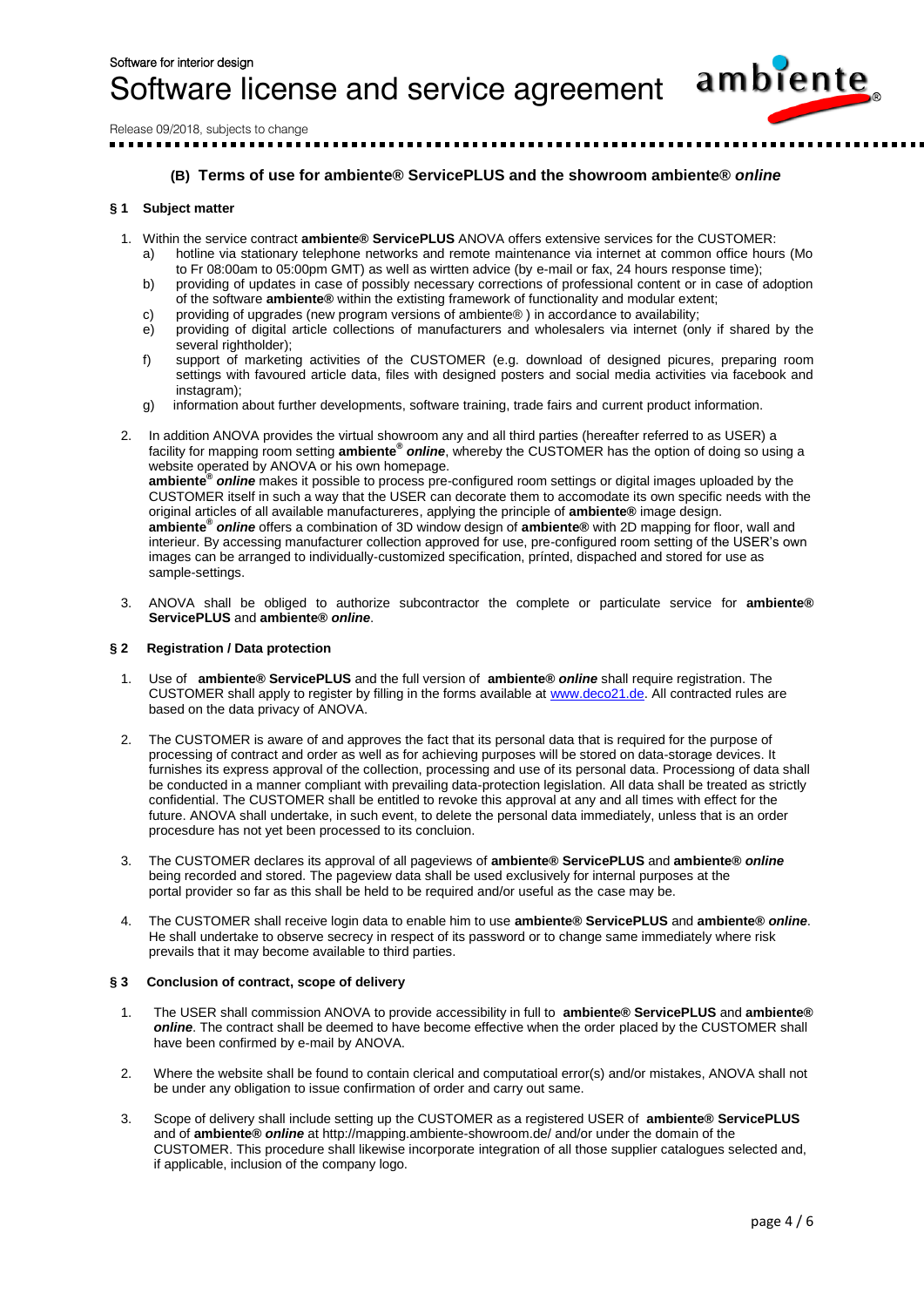

Release 09/2018, subjects to change

4. Support on the part of the CUSTOMER in relation to problems involving hardware and operationg systems shall not be deemed a constituent part of the contract.

## **§ 4 Terms of delivery and payment, prices**

- 1. The delivery exclusively will be digital for the fee named under [www.deco21.de](http://www.deco21.de/) at the date of order. All named prices are exclusive VAT.
- 2. The fee for **ambiente® ServicePLUS** including **ambiente®** *online* shall be due and owning yearly in each case and in advance.
- 3. ANOVA is obliged to change the fee (§315 III BGB) by informing the CUSTOMER within 6 weeks before the end of one year period for the next period.
- 4. Acceptance of contract may be rejected by ANOVA within 14 days after receipt of order. The CUSTOMER shall likewise be entitle to withdraw from contract within a period af 14 days as of date of signature, however, not as of activation of **ambiente® ServicePLUS** and **ambiente®** *online*..
- 5. The contract shall be deemed concluded initially for a period of 12 months. Thereafter, notice of termination of contract may be served observing a period of notice of 3 months. In so far as notice of termination shall not have been forthcoming, the contract shall be deemed automatically extended.
- 6. Where the CUSTOMER shall be found to be in default of payment, ANOVA shall be entitled, having advised and extended the deadline for same, to terminate the contract without notice.

## **§ 5 Availability**

- 1. ANOVA shall endeavour to operate **ambiente® ServicePLUS** and **ambiente®** *online* around the clock. It cannot, however, be guaranteed that access or use will be possible at an uninterrupted or defect free basis.
- 2. ANOVA shall, in particular, reserve the right to deactivate **ambiente® ServicePLUS** and **ambiente®** *online* on a short term basis to enble maintenance work and suchlike to be conducted. Interruptions of this nature shall have no effect on amounts payable by the CUSTOMER.

## **§ 6 Warranty and liability**

- 1. **ambiente® ServicePLUS** and **ambiente®** *online* shall be made available on the Internet. ANOVA will have no influence on any and all such risks and hazards as may be encountered througt use of the Internet. Any and all such risks, hazards and costs as may emanate from use of the Internet shall be met by the CUSTOMER.
- 2. ANOVA shall assume warranty and liability for material defects as provided for under statuory regulations prevailing in so far as nothing to the contrary shall have been established hereafter. The images suppllied shall only be deemed defective where they shall not be constistant with the technical standard of digital imageprocessing. Differences in respect of quality of colour between the images and the original image files cannot be avoeíded technically; consequently, they shall not constitute defects. Equally so, defect shall not be held to prevail for a loss in quality caused by inadequate quality (e.g. resulution) of the original image files.
- 3. ANOVA shall be liable without restriction for any and all such loss/damage as shall have been caused by defects of title and the absence of guaranteed features. Liability for initial inability to perform, delay and impossibility shall be limited to the yearly fee within this contract as well as for any and all such loss/damage which may typically be expected to occur within the framework of the delivery of data.
- 4. For the rest, ANOVA shall be liable without restriction for wilful intent and gross negligence, also such as shall be attributable to its representatives under law and executive employees. ANOVA shall only be liable for culpable action on the part of other vicarious agents in measure commensurate with the scope of liability for initial inability to perform as set forth under the foregoing paragraph..
- 5. ANOVA shall not be liable for indirected loss/damage or atypical loss/damage, irrespective of the nature or content of same. Same shall also apply in respect of compensation for profites, loss of use or for intangibles.
- 6. In respect of cases of minor negligence, ANOVA shall be liable only where such obligation shall be found to have been breached fulfilment of which may be held to be of special significance (cardinal obligation)from the point of view of achievement of the purpose of the constract. In the event of a breach of a cardinal obligation, limitation or liability shall hold accordingly for initial inability to perform as provided for under Paragraph 3 of the liability provisions set forth herein.
- 7. The foregoing provision shall likewise apply in favour of the employees of ANOVA.